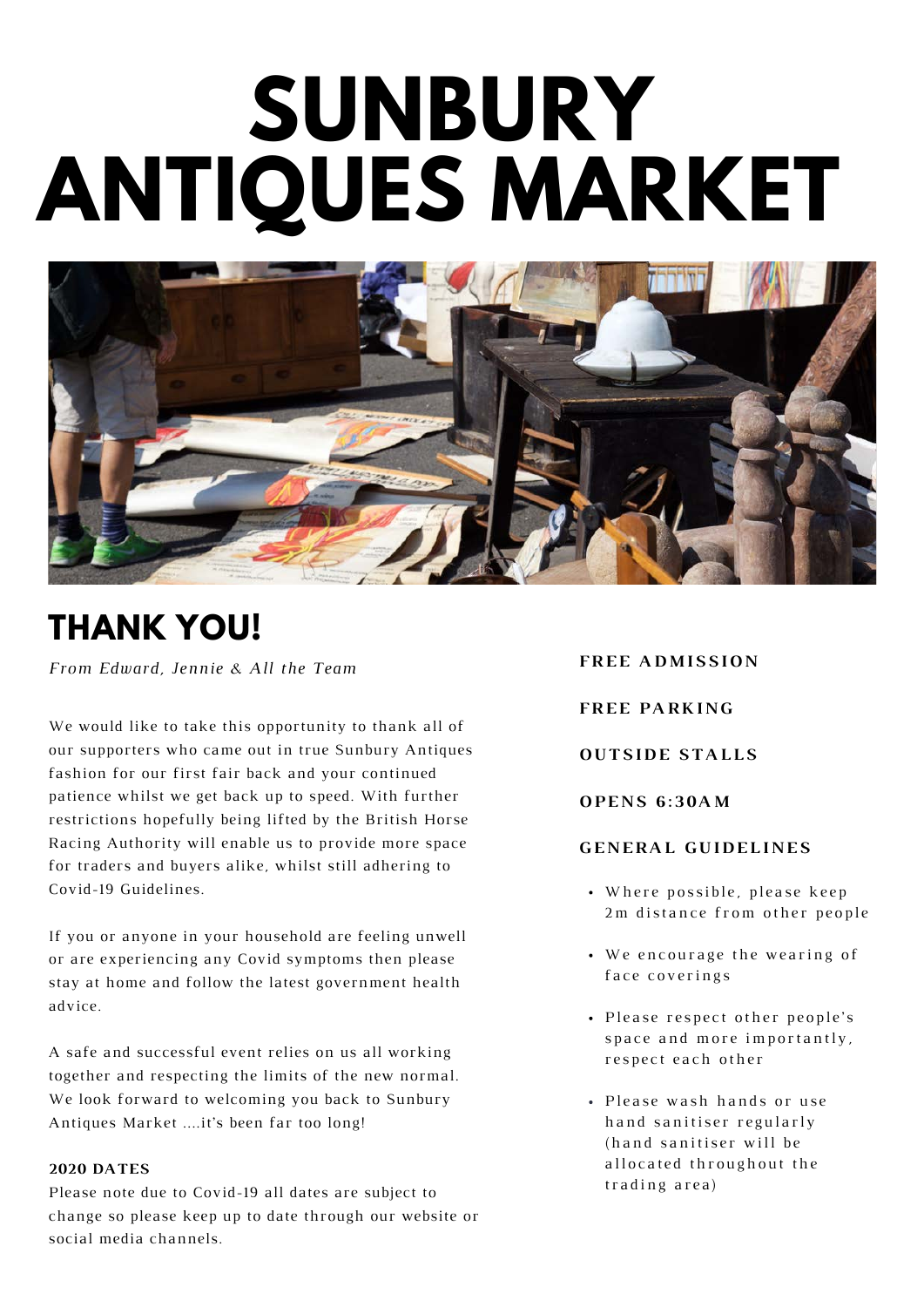

## **Buyers**

Once again thanks to everyone who continues to make Sunbury Antiques one of the most popular events on the Antiques Market circuit. The relaxion of certain restrictions from the British Horseracing Authority means that we can introduce further measures to help with parking and buyer entry, maintaining our free admission and parking policy.

Please note these are temporary measures that have had to be put in place for us to be able to run a safe fair following the current government guidelines. We hope to adapt these measures accordingly, when we are able to do so.

If you have any questions or queries regarding attending the event then please do not heisitate to contact us on 01932 230 946 to discuss further.

Please note these guidelines are subject to change so please keep up to date though our website and social media channels.

## **B U Y E R G U I D E L I N E S**

- · Please arrive as close to, but not before, our 6.30am opening time
- Overnight parking is not permitted on site
- Buyer entry & parking will be through the Main Entrance  $&$  Gate 6
- Main Entrance Prior to entry into the fair a queuing system will be in operation, please allow 2m spacing between each other
- Gate 6 Prior to entry into the fair a queuing system will be in operation, please allow 2m spacing between each o t h e r
- We will be monitoring buyer entry & exit numbers th roughout the day
- Please only pick up items that you wish to purchase
- · Should you need to collect any large items purchased please speak directly to one of our team
- · Should you need to return to your vehicle and come back in please make sure your h and is stamped by one of our stewards to allow for re-entry
- Stewards will be circulating th roughout the fair to ensure, where possible, social distancing guidelines are adhered to
- Toilets will be open at either end of the Silver Ring Grandstand with a one way entrance and exit system
- Due to current restrictions at the racecourse cash machines will not be in service